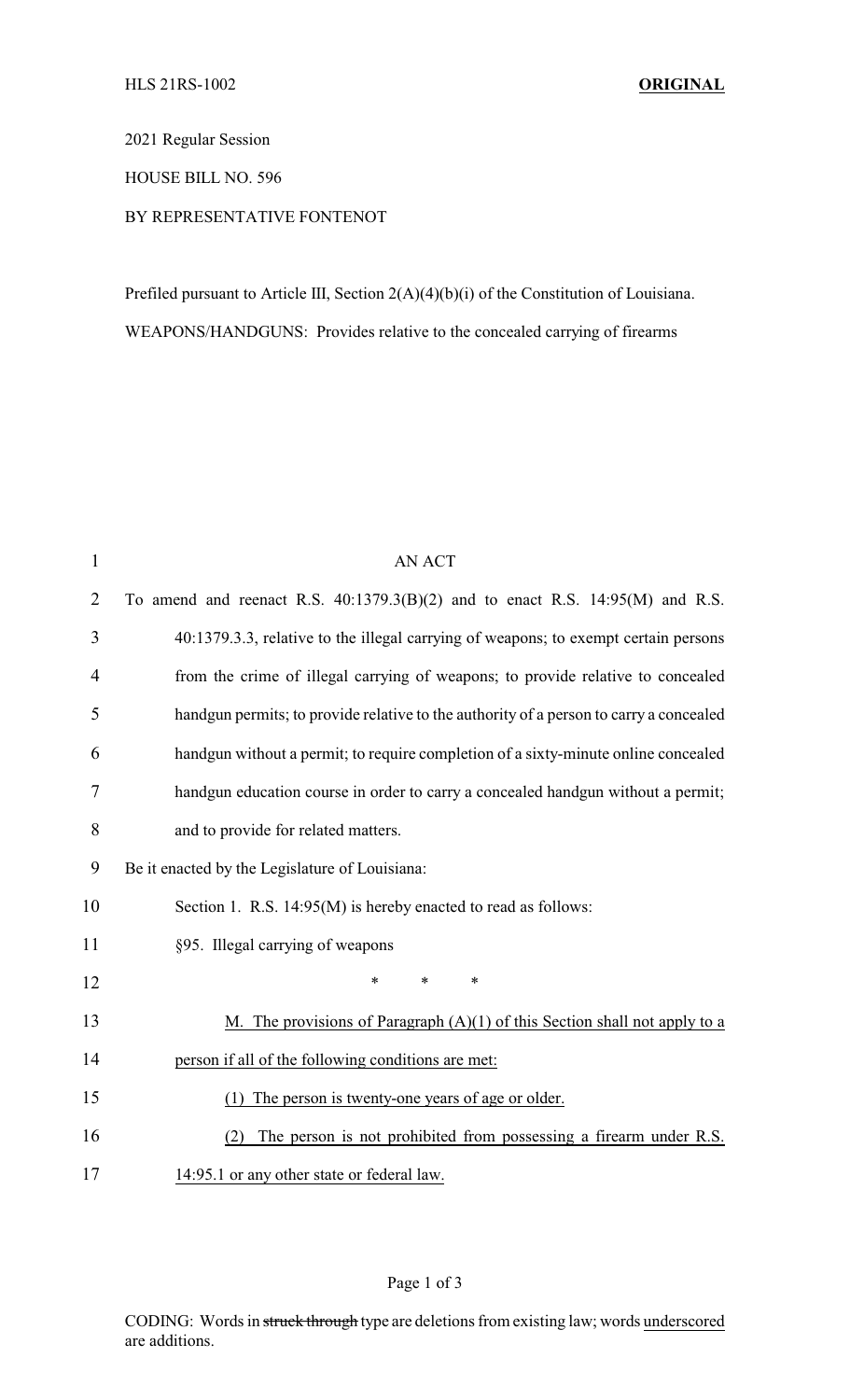| $\mathbf{1}$   | Section 2. R.S. 40:1379.3(B)(2) is hereby amended and reenacted and R.S.               |
|----------------|----------------------------------------------------------------------------------------|
| 2              | 40:1379.3.3 is hereby enacted to read as follows:                                      |
| 3              | Statewide permits for concealed handguns; application procedures;<br>§1379.3.          |
| $\overline{4}$ | definitions                                                                            |
| 5              | *<br>$\ast$<br>*                                                                       |
| 6              | <b>B.</b>                                                                              |
| 7              | $\ast$<br>∗<br>*                                                                       |
| 8              | A Louisiana resident shall be required to possess a valid concealed<br>(2)             |
| 9              | handgun permit issued by the state of Louisiana pursuant to the provisions of this     |
| 10             | Section complete a sixty-minute online concealed handgun education course at no        |
| 11             | cost to the Louisiana resident created by state police as provided in R.S. 40:1379.3.3 |
| 12             | in order to carry a concealed handgun in the state of Louisiana.                       |
| 13             | *<br>$\ast$<br>*                                                                       |
| 14             | §1379.3.3. Louisiana permitless carry                                                  |
| 15             | A. No person shall carry a concealed handgun unless that person has been               |
| 16             | issued a certificate of satisfactory completion of a sixty-minute online concealed     |
| 17             | handgun education course at no cost to Louisiana residents created by state police.    |
| 18             | B. The concealed handgun education course shall cover the following topics:            |
| 19             | (1) Concealed handgun basics and nomenclature.                                         |
| 20             | Firearm free zones.                                                                    |
| 21             | (3) Use of deadly force.                                                               |
| 22             | (4) Interactions with law enforcement officers.                                        |
| 23             | C. The Department of Public Safety and Corrections, office of state police             |
| 24             | shall promulgate rules and regulations in accordance with the Administrative           |
| 25             | Procedure Act to implement the provisions of this Section.                             |